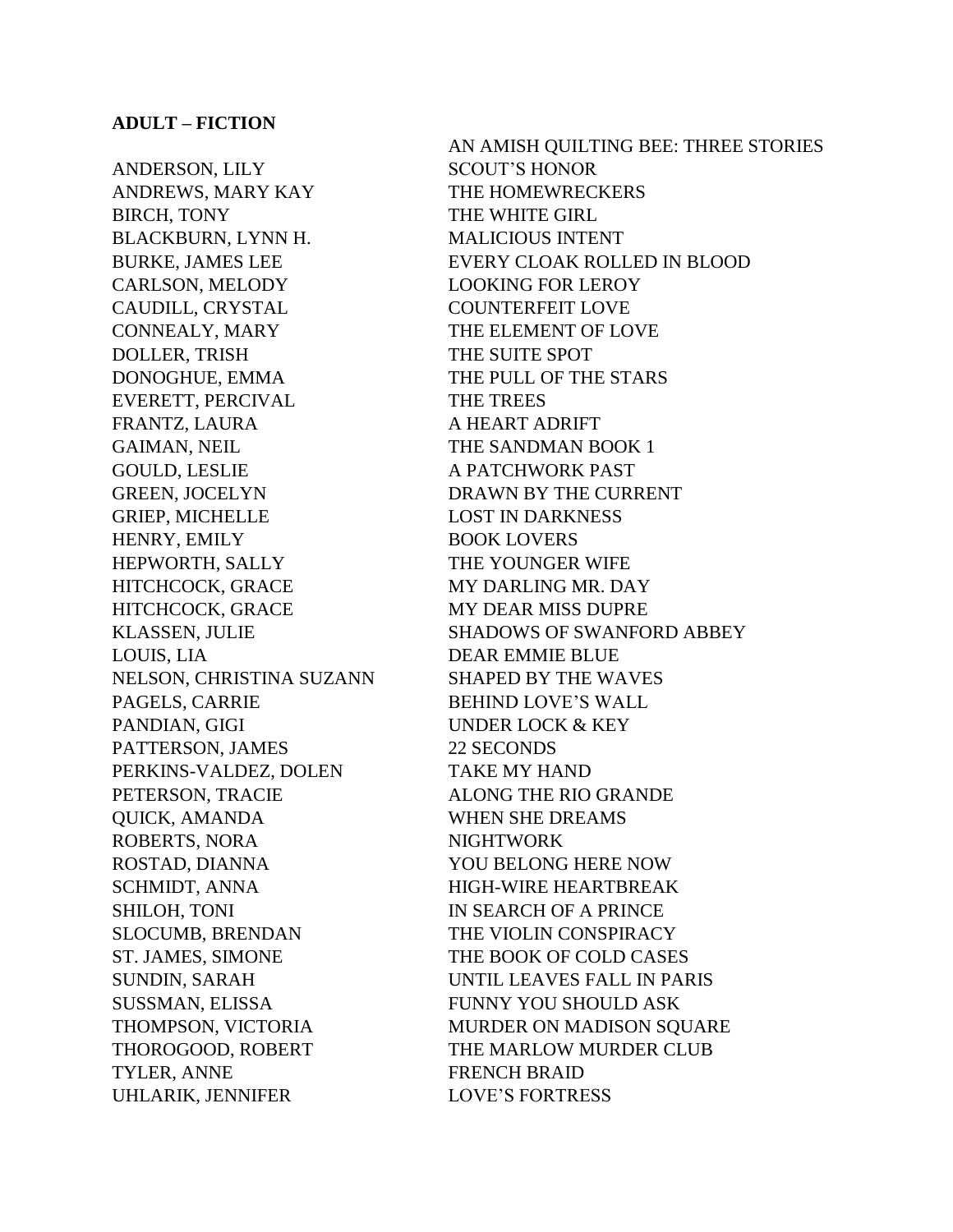VANERBES, JENNIFER THE SECRET OF RAVEN POINT WALSH, ROSIE THE LOVE OF MY LIFE WARD, CATRIONA SUNDIAL WHITE, ROSEANNA TO TREASURE AN HEIRESS WISEMAN, BETH A PICTURE OF LOVE

#### **ADULT – NON-FICTION**

| 028      | HARPER, JAMISE        | <b>BIBLIOPHILE</b>                |
|----------|-----------------------|-----------------------------------|
| 152.46   | WALKER, BRIDGET       | <b>ANXIETY RELIEF FOR KIDS</b>    |
| 215.0973 | <b>MANSEAU, PETER</b> | DISCOVERY AND REVELATION          |
| 305.42   | SIEGHART, MARY ANN    | THE AUTHORITY GAP                 |
| 305.8009 | ORTIZ, PAUL           | AN AFRICAN AMERICAN AND LATINX    |
|          |                       | HISTORY OF THE UNITED STATES      |
| 306.7    | WILLIAMS, FLORENCE    | <b>HEARTBREAK</b>                 |
| 362.1962 | <b>BOURLA, ALBERT</b> | <b>MOONSHOT</b>                   |
| 372.973  |                       | WHAT YOUR FIRST GRADER NEEDS TO   |
|          |                       | <b>KNOW</b>                       |
| 387.542  | DALTON, AMELIA        | MISTRESS AND COMMANDER            |
| 523.1    | FERRIE, CHRIS         | WHERE DID THE UNIVERSE COME FROM? |
| 551.457  | CONKLIN, CHRISTINA    | THE ATLAS OF DISAPPEARING PLACES  |
| 560      | HALLIDAY, THOMAS      | <b>OTHERLANDS</b>                 |
| 577.3    | RAWLENCE, BEN         | THE TREELINE                      |
| 598.1568 | WEIDENSAUL, SCOTT     | A WORLD ON THE WING               |
| 598.943  | DAVIS, JACK. E.       | THE BALD EAGLE                    |
| 610.922  | CAMPBELL, OLIVIA      | <b>WOMEN IN WHITE COATS</b>       |
| 612.044  | HEISZ, JENNIFER       | MOVE THE BODY, HEAL THE MIND      |
| 612.8    | LESCHZINER, GUY       | THE MAN WHO TASTED WORDS          |
| 616.044  | O'ROURKE, MEGHAN      | THE INVISIBLE KINGDOM             |
| 616.8585 | <b>KREGER, RANDI</b>  | STOP WALKING ON EGGSHELLS FOR     |
|          |                       | <b>PARENTS</b>                    |
| 636.752  | MAY, MEREDITH         | <b>LOVING EDIE</b>                |
| 641.5    | ADACHI, KENDRA        | THE LAZY GENIUS KITCHEN           |
| 641.8653 | WILSON, SHERI         | <b>CAKETOPIA</b>                  |
| 741.5973 | DC                    | THE DC COMICS ENCYCLOPEDIA        |
| 759.13   | TEMPLETON, ANN        | THE ART OF ANN TEMPLETON          |
| 759.13   | <b>TEMPLETON, ANN</b> | <b>COLOR AND BEYOND</b>           |
| 811.6    | NGUYEN, HOA           | A THOUSAND TIMES YOU LOSE YOUR    |
|          |                       | <b>TREASURE</b>                   |
| 915.496  | RUSTAD, HARLEY        | LOST IN THE VALLEY OF DEATH       |
| 940.5325 | MCKEAN, DAVID         | <b>WATCHING DARKNESS FALL</b>     |
| 941.0099 | <b>BORMAN, TRACY</b>  | <b>CROWN &amp; SCEPTRE</b>        |
| 973.7092 | WHITE, JONATHAN       | A HOUSE BUILT BY SLAVES           |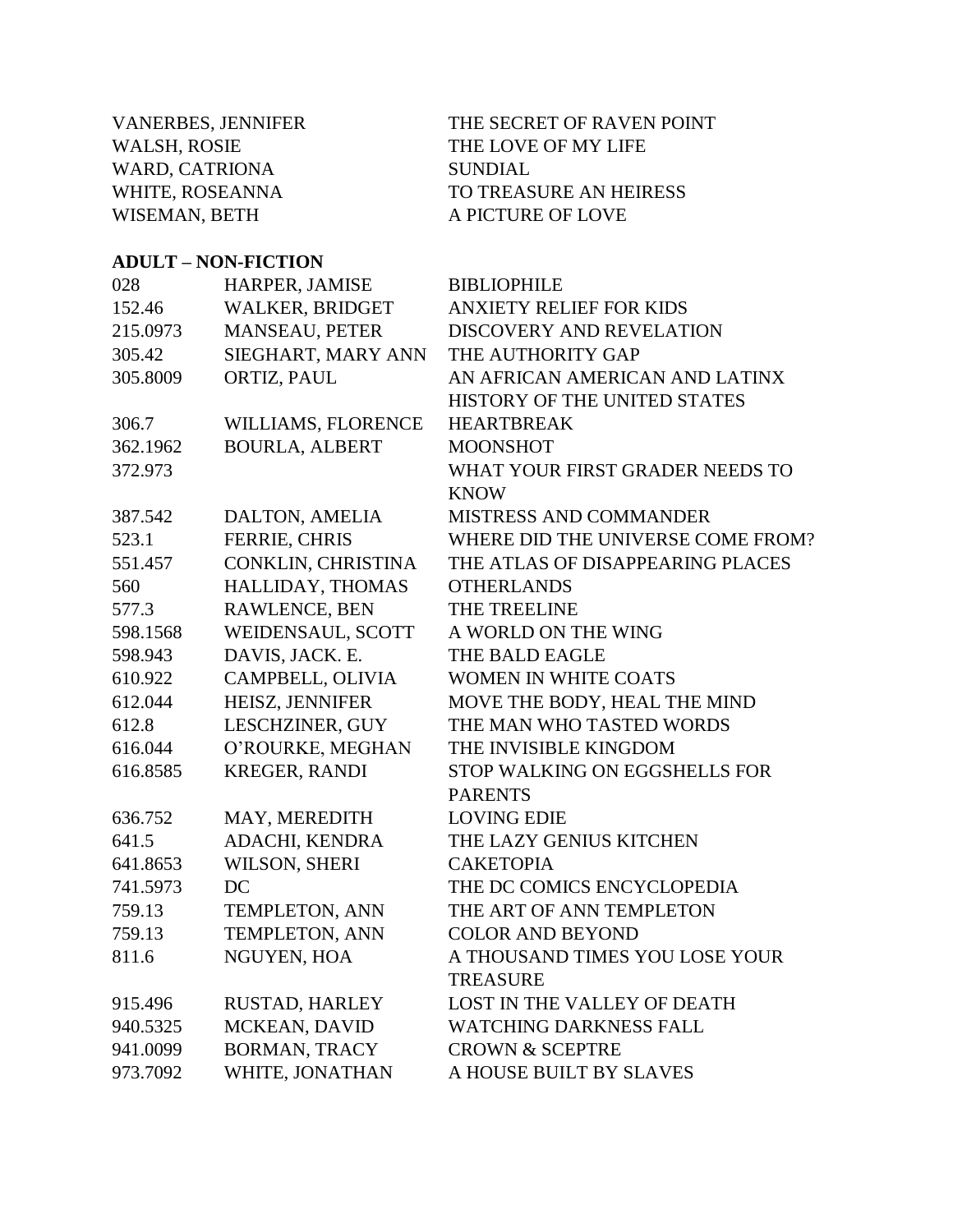### **ADULT – BIOGRAPHY**

| 791.4302 | <b>GREY, JENNIFER</b>   | <b>OUT OF THE CORNER</b>           |
|----------|-------------------------|------------------------------------|
| 791.4302 | PENTLAND, JENNY         | THIS WILL BE FUNNY LATER           |
| 791.4502 | DAVIS, VIOLA            | <b>FINDING ME</b>                  |
| 791.4502 | WHITE, BETTY            | <b>BETTY WHITE: 100 REMARKABLE</b> |
|          |                         | <b>MOMENTS</b>                     |
| 796.357  | <b>ROBINSON, JACKIE</b> | <b>TRUE</b>                        |
| 813.54   | ANDREWS, V.C.           | THE WOMAN BEYOND THE ATTIC         |
| 940.5318 | EBERT, LILY             | <b>LILY'S PROMISE</b>              |
| 973.4609 | JEFFERSON, THOMAS       | A BIOGRAPHY OF SPIRIT AND FLESH    |
| 973.9277 | DITZLER, LOLITA         | THE VIEW FROM A MIDWEST FERRIS     |
|          |                         | <b>WHEEL</b>                       |
| 973.933  | YOVANOVITCH, M.         | <b>LESSONS FROM THE EDGE</b>       |

#### **ADULT – LARGE PRINT**

| <b>GREYSON, CHRISTOPHER</b> | ONE LITTLE LIE           |
|-----------------------------|--------------------------|
| PETERSON, TRACIE            | ALONG THE RIO GRANDE     |
| QUINN, KATE                 | THE ALICE NETWORK        |
| <b>SERLE, REBECCA</b>       | <b>IN FIVE YEARS</b>     |
| THOMAS, JODI                | DINNER ON PRIMROSE HILL  |
| THOMAS, JODI                | PICNIC IN SOMEDAY VALLEY |

#### **ADULT – DVDS**

THE 355 THE BATMAN BLACKLIGHT THE BOY BEHIND THE DOOR DEXTER NEW BLOOD – SEASON 1 DOG THE EYES OF TAMMY FAYE HEARTS DOWN UNDER LICORICE PIZZA MARRY ME PARALLEL MOTHERS REDEEMING LOVE SILENT NIGHT UNCHARTED YOUNG ROCK – SEASON 1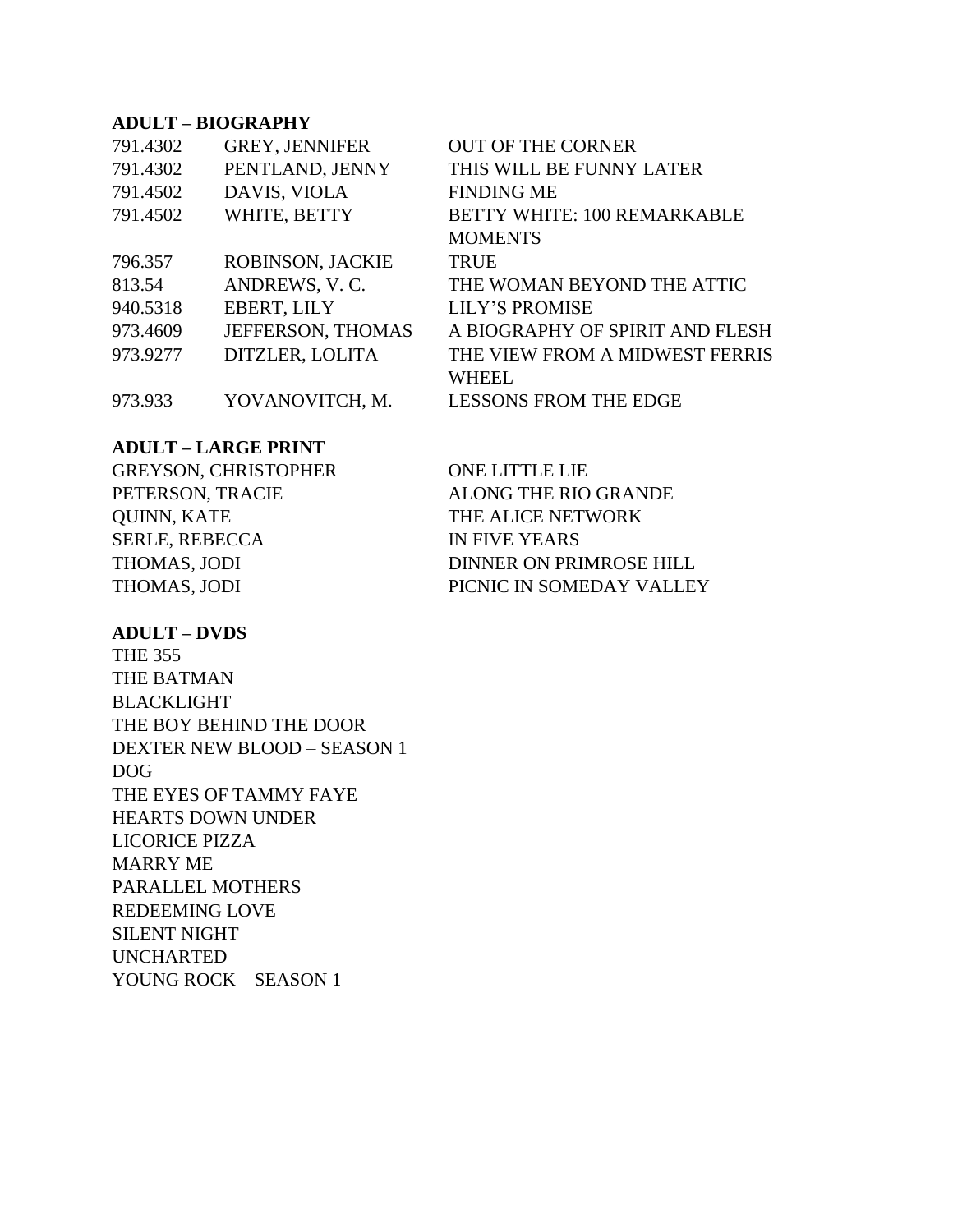#### **JUVENILE – FICTION**

BRYANT, MEGAN READY OR NOT! BUTLER, DORI DEAR BEAST BUTLER, DORI THE PET PARADE COLLEEN, MARCIE SURVIVOR TREE DANCE, ARIELLE DEAREST ONE

DISNEY ANTONIO'S AMAZING GIFT DOUGHERTY, BRANDI THE LITTLEST LEPRECHAUN ELLIOTT, REBECCA GET WELL, EVA! FORD, RONALD CALVIN HIGGINS, CARTER CIRCLE UNDER BERRY KEPPELER, JILL A CASE OF THE CAN-DOS KHAN, HENA AMINA'S SONG KULEKJIAN, JESSICA BEFORE WE STOOD TALL LEWIS, J. PATRICK I AM ELEPHANT MANUSHKIN, FRAN THE RAINBOW MYSTERY MINOR, FLORENCE FRIEDMANN SMITTEN WITH KITTENS O'CONNOR, JANE GOOD JOB, GEORGE! O'LEARY, WENDY THE MONSTER PARADE PATTERSON, JAMES DINOSAUR DISASTER PATTERSON, JAMES THE ULTIMATE QUEST REYNOLDS, AARON THE BARD OF THE BEDAZZLER REYNOLDS, AARON THE DRAGON'S CODE REYNOLDS, AARON FART OUEST RICKARDS, LYNNE PINK! STOCKDALE, SUSAN BIRD SHOW TABOR, COREY MEL FELL

ARENA, JEN ACORN WAS A LITTLE WILD BOND, MICHAEL PADDINGTON STORYBOOK COLLECTION BROWN, MEREDITH MILK & JUICE: A RECYCLING ROMANCE BUTLER, DORI SIMON SLEEPS OVER BUTLER, DORI SOMEONE IS MISSING CLEARY, BRIAN JAKE MAKES A CAKE CLEARY, BRIAN REACH FOR A PEACH DC COMET! THE ORIGIN OF SUPERGIRL'S **HORSE** DC STORM! THE ORIGIN OF AQUAMAN'S SEAHORSE DIGGS, TAYE WHY? A CONVERSATION ABOUT RACE MANUSHKIN, FRAN THE BIRTHDAY PARTY MYSTERY OHANESIAN, DIANE IF YOU WERE A GARBAGE TRUCK PHILIP, CLAIRE THE UNICORN AND THE WILD HORSES SESAME STREET A TRIP TO THE FARM WITH SESAME STREET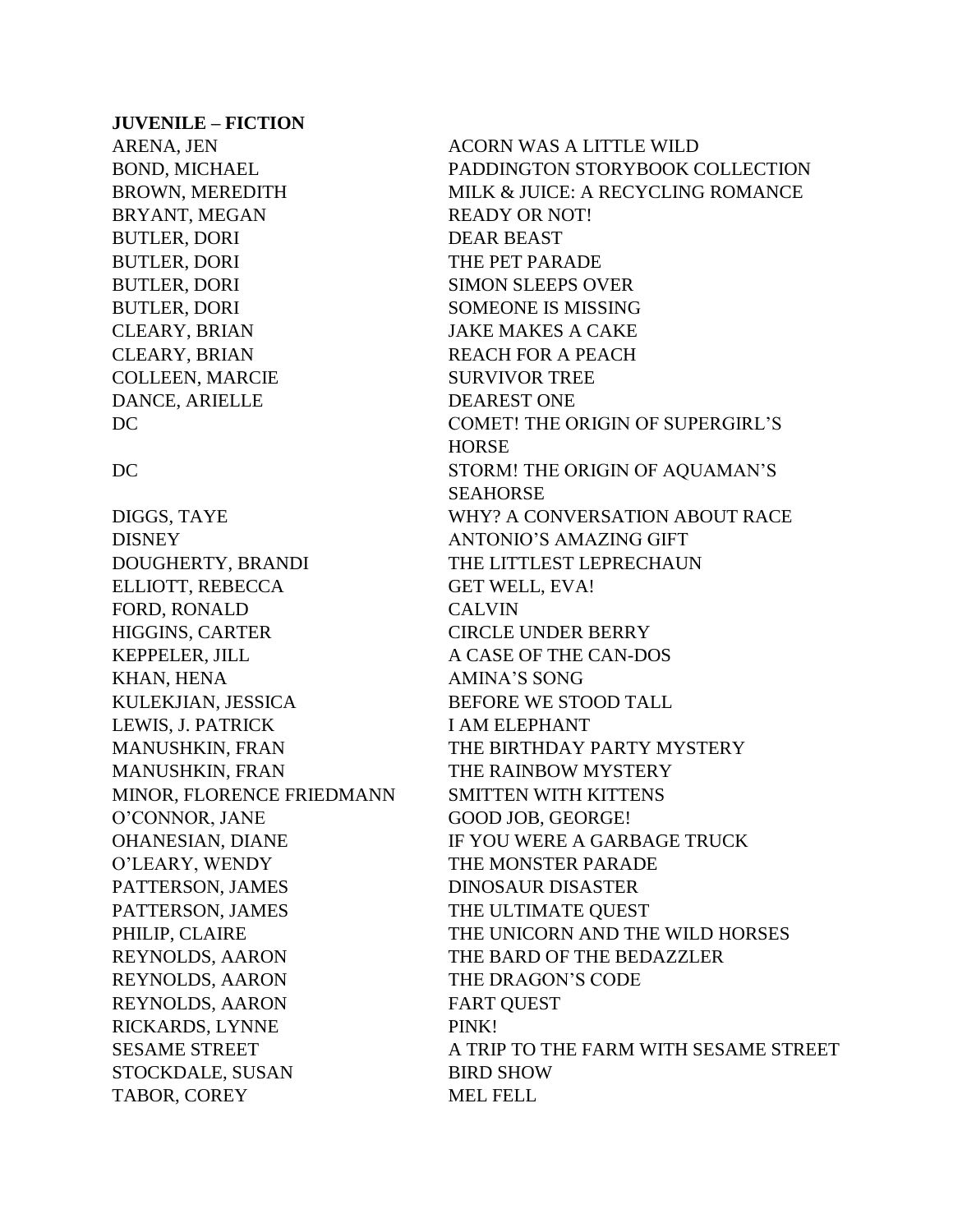THOMAS, BRUCE SAVING NETTY

WAITES, JOAN A PURR-FECT PAINTING

#### **JUVENILE – GRAPHIC NOVELS**

MILLER, KAYLA BESTIES VOL. 1 MONSTER, SFE MINECRAFT VOL. 1 MONSTER, SFE MINECRAFT VOL. 2 PILKEY, DAV CAT KID VOL. 3

KEATING, JESS BUNBUN & BONBON VOL. 3 MARTIN, ANN M. BABY-SITTERS LITTLE SISTER VOL. 4 MARTIN, ANN M. BABY-SITTERS LITTLE SISTER VOL. 5 STEINKELLNER, EMMA THE OKAY WITCH VOL 2 TARSHIS, LAUREN I SURVIVED THE ATTACK OF THE GRIZZLIES, 1967

#### **JUVENILE – NON-FICTION**

| J 327.12   | OWEN, RUTH           | A BOOK OF SECRET AGENT PROJECTS FOR |
|------------|----------------------|-------------------------------------|
|            |                      | <b>KIDS</b>                         |
| J 356.167  | GISH, MELISSA        | <b>DELTA FORCE</b>                  |
| J 359.984  | <b>GISH, MELISSA</b> | <b>SEAL TEAM SIX</b>                |
| J 577      | HICKEY, CATHRIONA    | <b>LOOK I'M AN ECOLOGIST</b>        |
| J 597.9246 | MESSNER, KATE        | <b>TRACKING TORTOISES</b>           |
| G 599.2513 | SABELKO, REBECCA     | <b>BABY KOALAS</b>                  |
| J 599.635  | RIGGS, KATE          | <b>HIPPOPOTAMUSES</b>               |
| G 599.643  | SCHUH, MARIC.        | <b>BISON OF BUFFALO?</b>            |
| J 599.769  | DOWNS, KIERAN        | <b>GIANT OTTER VS CAIMAN</b>        |
| J 599.772  | DOWNS, KIERAN        | <b>DINGO VS KANGAROO</b>            |
| G 599.7813 | LEAF, CHRISTINA      | <b>BABY BEARS</b>                   |
| J 616.8553 | RUSICK, JESSICA      | UNDERSTANDING DYSLEXIA              |
| J 617.7    | RUSICK, JESSICA      | UNDERSTANDING BLINDNESS             |
| J 617.8    | RUSICK, JESSICA      | UNDERSTANDING DEAFNESS              |
| J 617.9    | RUSICK, JESSICA      | UNDERSTANDING PHYSICAL DISABILITIES |
| J 618.9285 | RUSICK, JESSICA      | UNDERSTANDING ADHD                  |
| J 618.9285 | RUSICK, JESSICA      | UNDERSTANDING AUTISM                |
| J 688.72   | SOMMER, NATHAN       | <b>NERF BLASTERS</b>                |
| J 688.728  | <b>BOWMAN, CHRIS</b> | <b>ACTION FIGURES</b>               |
| J 688.7721 | SOMMER, NATHAN       | <b>BARBIE DOLLS</b>                 |
| J 743.4    | POITIER, ANTON       | <b>DRAWING PEOPLE</b>               |
| J 743.6    | POITIER, ANTON       | <b>DRAWING DINOSAURS</b>            |
| J796.937   | <b>GISH, ASHLEY</b>  | <b>FREESTYLE SKIING</b>             |
| J796.964   | <b>GISH, ASHLEY</b>  | <b>CURLING</b>                      |
| J 973.7115 | MESSNER, KATE        | THE UNDERGROUND RAILROAD            |
|            |                      |                                     |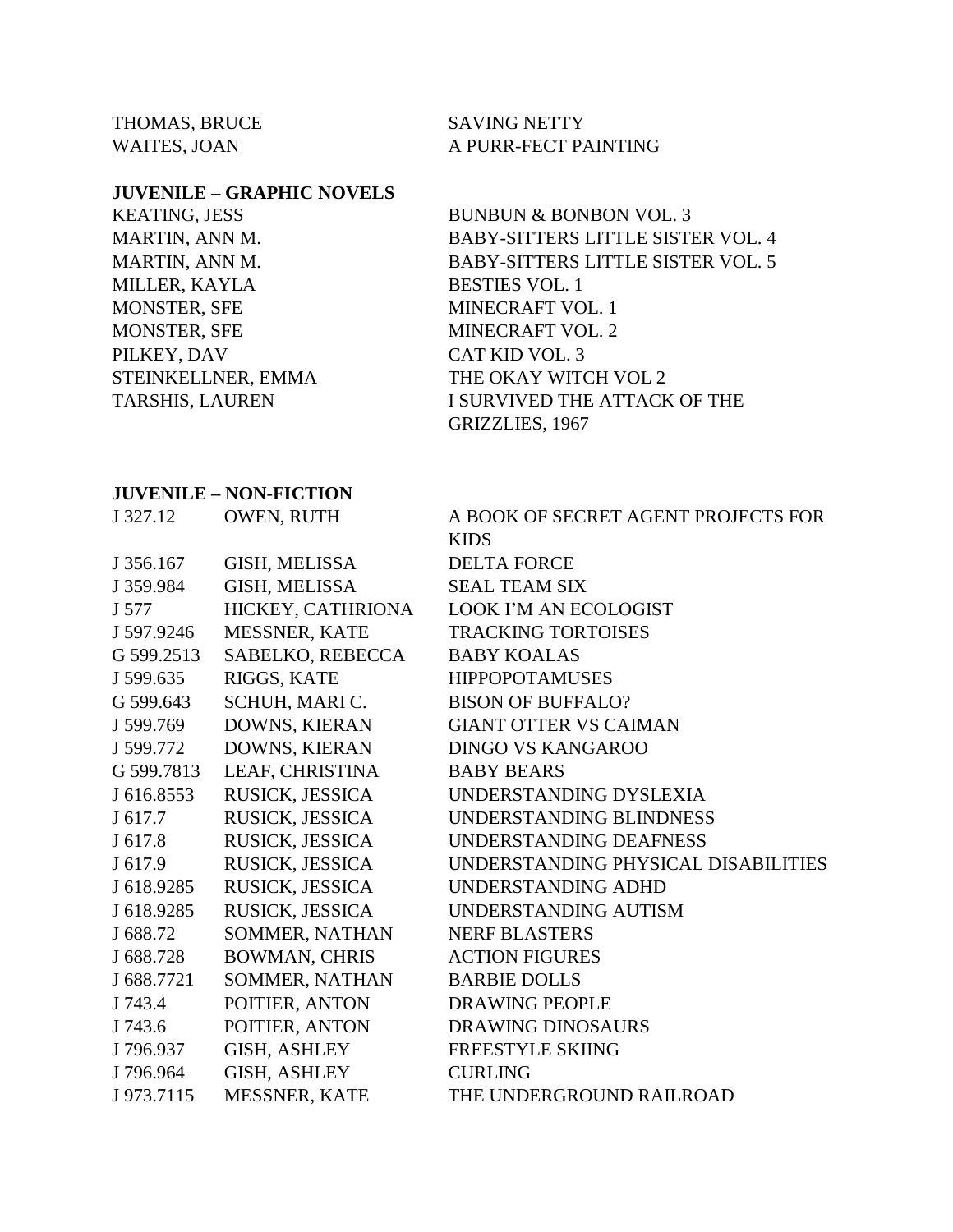**JUVENILE – BIOGRAPHIES** DAVIDS, SHARICE SHARICE'S BIG VOICE

GORMAN, AMANDA AMANDA GORMAN: INSPIRING HOPE WITH **POETRY** GORMAN, AMANDA LITTLE PEOPLE BIG DREAMS, AMANDA GORMAN

**JUVENILE – DVD** BARBIE: BIG CITY, BIG DREAMS LEGO: LEGEND OF ISLA NUBLAR